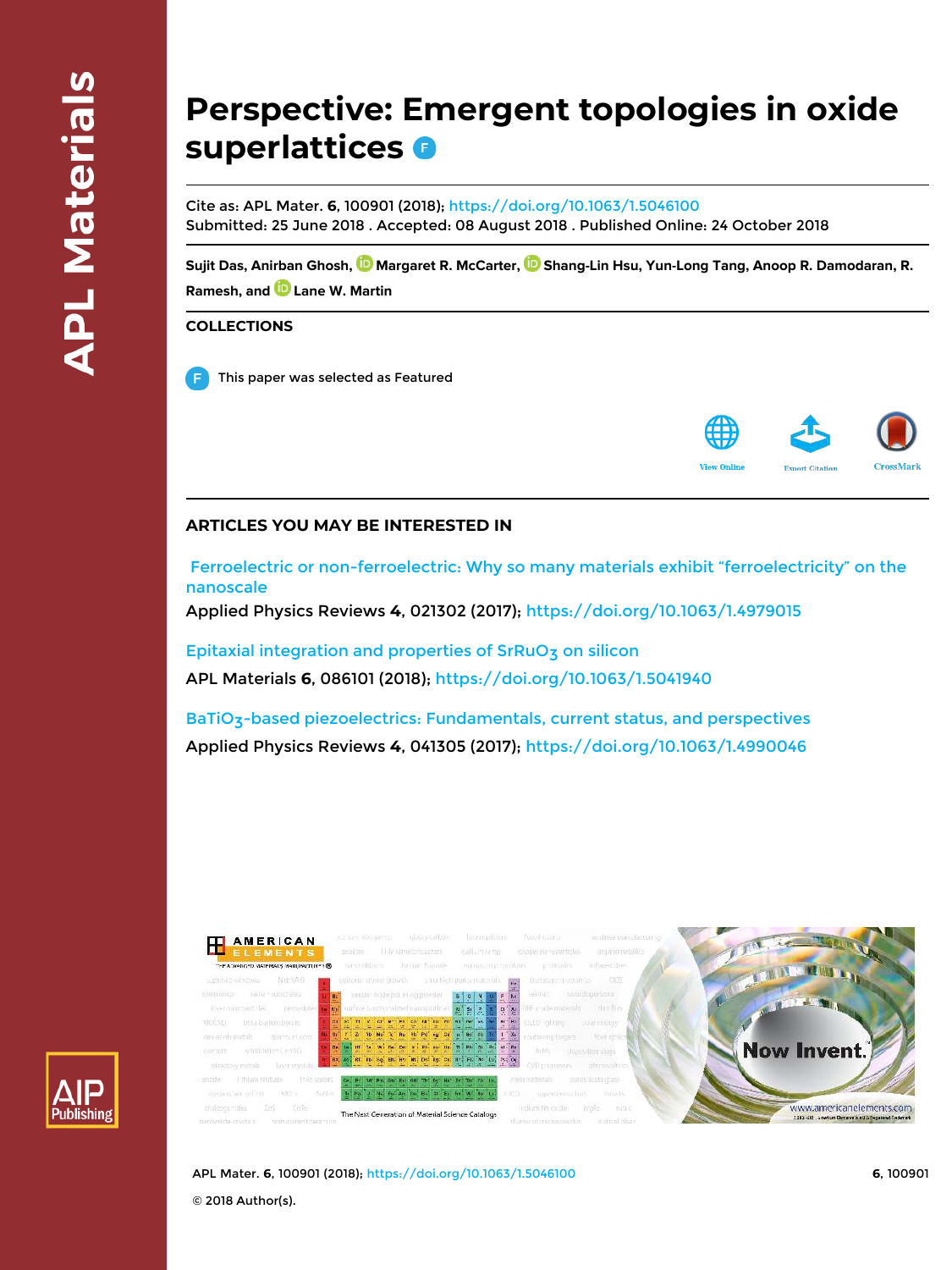

## **Perspective: Emergent topologies in oxide superlattices**

Sujit Das,<sup>1</sup> Anirban Ghosh,<sup>1</sup> Margaret R. McCarter,<sup>2</sup> Shang-Lin Hsu,<sup>1,2,3</sup> Yun-Long Tang,<sup>4</sup> Anoop R. Damodaran,<sup>1</sup> R. Ramesh,<sup>1,2,4</sup> and Lane W. Martin<sup>1,4,a</sup> <sup>1</sup>*Department of Materials Science and Engineering, University of California, Berkeley, California 94720, USA* <sup>2</sup>*Department of Physics, University of California, Berkeley, California 94720, USA* <sup>3</sup>*National Center for Electron Microscopy, Molecular Foundry, Lawrence Berkeley National Laboratory, Berkeley, California 94720, USA* <sup>4</sup>*Materials Sciences Division, Lawrence Berkeley National Laboratory, Berkeley, California 94720, USA*

(Received 25 June 2018; accepted 8 August 2018; published online 24 October 2018)

The ability to synthesize high-quality, complex-oxide heterostructures has created a veritable playground in which to explore emergent phenomena and exotic phases which arise from the interplay of spin, charge, orbital, and lattice degrees of freedom. Of particular interest is the creation of artificial heterostructures and superlattices built from two or more materials. Through such approaches, it is possible to observe new phases and phenomena that are not present in the parent materials alone. This is especially true in ferroelectric materials where the appropriate choice of superlattice constituents can lead to structures with complex phase diagrams and rich physics. In this article, we review and explore future directions in such ferroic superlattices wherein recent studies have revealed complex emergent polarization topologies, novel states of matter, and intriguing properties that arise from our ability to manipulate materials with epitaxial strain, interfacial coupling and interactions, size effects, and more. We focus our attention on recent work in  $(PbTiO<sub>3</sub>)<sub>n</sub>$ /(SrTiO<sub>3</sub>)<sub>n</sub> superlattices wherein exotic polar-vortex structures have been observed. We review the history of these observations and highlights of recent studies and conclude with an overview and prospectus of how the field may evolve in the coming years. © *2018 Author(s). All article content, except where otherwise noted, is licensed under a Creative Commons Attribution (CC BY) license (http://creativecommons.org/licenses/by/4.0/).* https://doi.org/10.1063/1.5046100

#### **INTRODUCTION–INTERFACES ABOUND**

Complex-oxide materials and their heterostructures have garnered enormous interest in the last decade because of the potential for and realization of exotic phenomena, including emergent interfacial conduction, magnetic order, superconductivity, new ferroelectric order, etc. Made possible by advances in material synthesis, such heterostructures and heterointerfaces provide for a rich array of interesting physics and properties that hold promise for future technologies. $1-3$  One of the most prominent examples in this regard is the conductivity that emerges at the interfaces between two large bandgap insulating oxides,  $LaAlO<sub>3</sub>$  and  $SrTiO<sub>3</sub>.<sup>4,5</sup>$  Regardless of the system, it has been shown that the interfaces themselves and the subsequent coupling between adjacent layers are of utmost importance and ultimately govern the properties of the heterostructures. Such heterointerfaces in complex-oxide systems have been shown to exhibit novel functionalities, which can be completely different from those of the respective bulk materials, and their behavior can be tuned by varying the composition, temperature, pressure, strain, and much more.<sup>6–10</sup> The same holds true in ferroic (i.e., magnetic, ferroelectric, multiferroic) systems. For instance, the emergence of ferromagnetism between two non-magnetic materials has been explained by the ability to atomically control



<sup>&</sup>lt;sup>a</sup>E-mail: lwmartin@berkeley.edu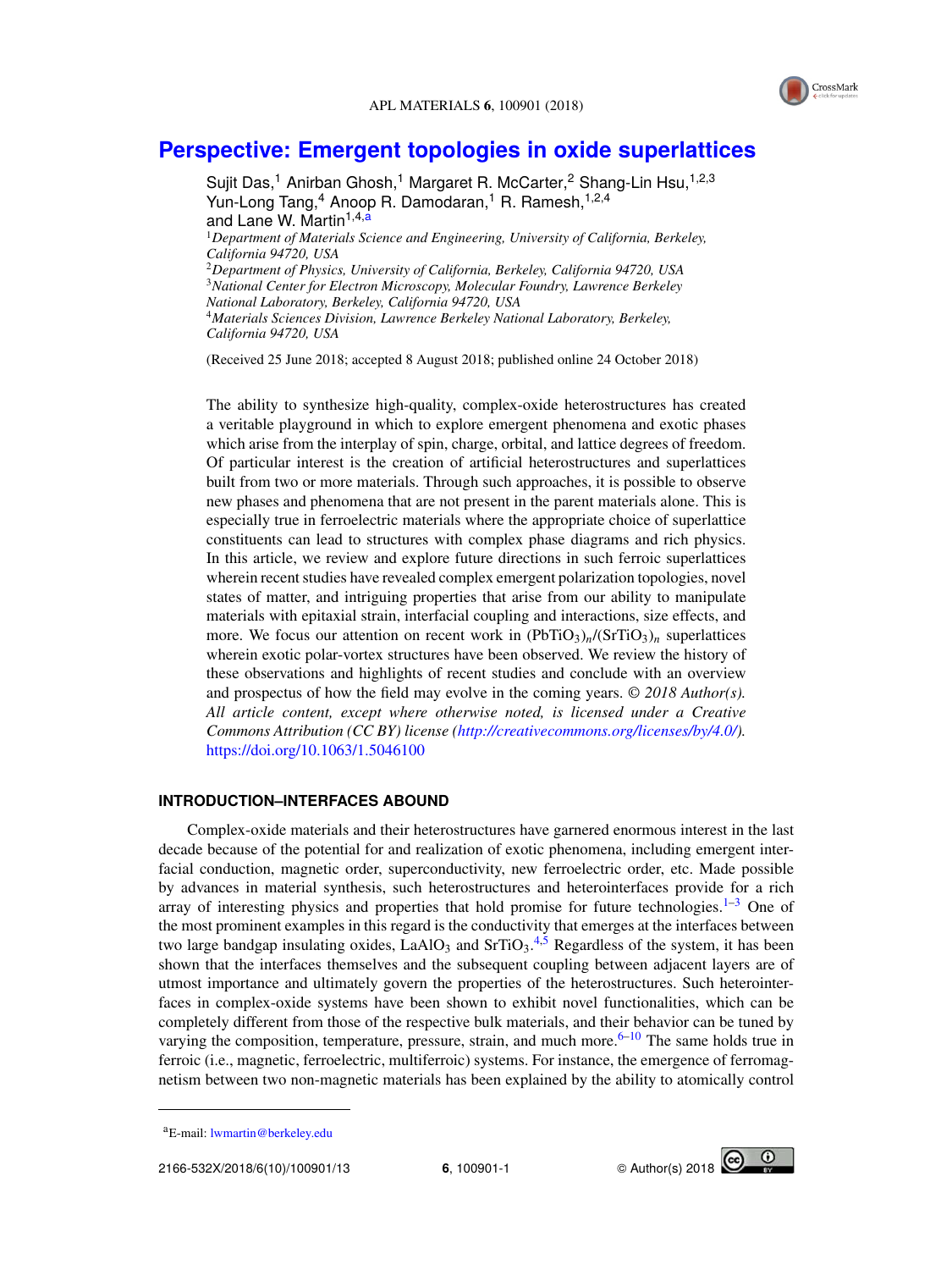materials in such a way that they drive heterointerfacial superexchange interactions that change the local properties.<sup>11</sup> Leveraging this ability to control materials, researchers have gone on to observe antiferromagnetic coupling at ferromagnetic/ferromagnetic interfaces<sup>12</sup> and exchange-bias coupling in paramagnetic/ferromagnetic<sup>13</sup> and ferromagnetic/antiferromagnetic interfaces.<sup>14</sup> Such magnetic interfaces nicely illustrate the richness of interfacial coupling phenomena, many of which are important from a technological perspective (e.g., in magnetic sensors, read-write heads, ultrahigh density memory devices, and spintronic applications).<sup>15</sup> At the same time, studies of magnetoelectric coupling effects in multiferroics and heterostructures of magnetic and ferroelectric/piezoelectric materials provide novel approaches to realize emergent functions like electric-field control of magnetism.<sup>16–18</sup> For example, carrier-mediated magnetoelectric effects have been observed at metal/ferroelectric heterointerfaces (e.g.,  $La_{1-x}Sr_xMnO_3/PbZr_{1-x}Ti_xO_3$ ), where the magnetic state can be modulated by the accumulation of charge carriers in the ferroelectric layer due to an applied field.<sup>18</sup> Such systems are promising for information technology devices, $19$  electrically controlled magnetic data storage, $20$  and magnetically operated electric devices.<sup>21</sup> What are the open questions in this field? By far, the most important of them would be to understand the fundamental limits of the coupling and charge transfer at the interfaces. This would then be a pathway to enhance the magnitude of the coupling such that measurable directional exchange coupling is possible.

The final type of interfacial effects in ferroic systems that we will touch upon is the emergent new properties in heterostructures based on ferroelectric materials. The local atomic and mesoscopic domain structures that arise in such ferroelectric heterostructures strongly affect the dielectric, piezoelectric, and optical properties of ferroelectric thin films, $^{22}$  and such structures can be controlled by manipulation of the elastic and electrostatic energies of the system. For example, the polarization and, in turn, the electrical properties of tricolor  $PbTiO<sub>3</sub>/SrTiO<sub>3</sub>/PbZr<sub>0.2</sub>Ti<sub>0.8</sub>O<sub>3</sub> superlattices are strongly$ influenced by the depolarization field induced by the presence of the non-polar  $SrTiO<sub>3</sub>$  layers.<sup>23</sup> Compared to PbTiO<sub>3</sub>/PbZr<sub>0.2</sub>Ti<sub>0.8</sub>O<sub>3</sub> superlattices, the addition of just two unit cells of SrTiO<sub>3</sub> at each interface changes the domain structure from 90◦ ferroelastic domains to 180◦ stripe nanodomains. This example illustrates the crucial role played by the electrostatic energy in stabilizing different polarization states in such ferroelectric heterostructures. Likewise, unexpected polarization enhancement was observed in SrTiO<sub>3</sub>/BaTiO<sub>3</sub>/CaTiO<sub>3</sub> superlattices.<sup>24</sup> Compared to BaTiO<sub>3</sub> alone, the presence of dielectric  $SrTiO<sub>3</sub>$  and  $CaTiO<sub>3</sub>$  layers in the tricolor superlattices enhanced the polarization, an effect ascribed to the interplay of compressive strain and depolarization fields. Additionally, studies of  $BaTiO<sub>3</sub>/SrTiO<sub>3</sub> superlattices utilized the large strain between the materials to increase the dielectric$ constant by orders of magnitude compared to simple solid solutions.<sup>25</sup> These studies demonstrated how modern synthesis techniques can be applied to manipulate the elastic and electrostatic energies of a ferroelectric system and, in turn, they pave the way for future studies in which these effects could be used to stabilize unconventional ferroelectric structures.

Amongst ferroelectric heterostructures, however, there is one system that has proven to exhibit a rich variety of physical phenomena—that is, heterostructures and superlattices of PbTiO<sub>3</sub> and SrTiO<sub>3</sub>. In the bulk, PbTiO<sub>3</sub> has a tetragonal structure with a  $P4mm$  space group and lattice parameters  $a = 3.904$  Å and  $c = 4.178$  Å. PbTiO<sub>3</sub> is also a ferroelectric at room temperature with an axis of spontaneous polarization along the *c* axis ([001]) and undergoes a phase transition<sup>26</sup> from a tetragonal (ferroelectric) to a cubic (paraelectric) structure at ~490 °C. By contrast, SrTiO<sub>3</sub> is a band insulator at room temperature with a cubic structure with a *Pm*3*m* space group and a lattice parameter  $a = 3.905$  Å. Although SrTiO<sub>3</sub> is not polar at room temperature, it does undergo an interesting evolution at low temperatures in that it is an incipient ferroelectric which exhibits a quantum paraelectric phase, which is characterized by increasing permittivity with cooling as the lowest frequency polar optical phonon softens.<sup>27</sup> Leveraging advances in layer-by-layer growth, the similar in-plane lattice parameters and chemical framework, as well as the interesting polar or nearly polar nature of  $PbTiO<sub>3</sub>$ and  $SrTiO<sub>3</sub>$ , respectively, this system is a nearly ideal one for studying exotic effects in superlattices. In turn, ordered nano-domains with enhanced electrical properties and local structural distortions have been observed in short-period PbTiO<sub>3</sub>/SrTiO<sub>3</sub> superlattices (i.e., superlattices with PbTiO<sub>3</sub> and SrTiO<sub>3</sub> layers  $\leq$ 3 unit cells).<sup>28–31</sup> Of particular importance was the observation of the so-called *improper ferroelectricity*, which arises due to antiferrodistortive/ferroelectric coupling and resulting interfacial oxygen octahedra rotations in short-period  $(PbTiO_3)_n/(SrTiO_3)_m$  ( $n < 9$ ,  $m < 5$  unit cells)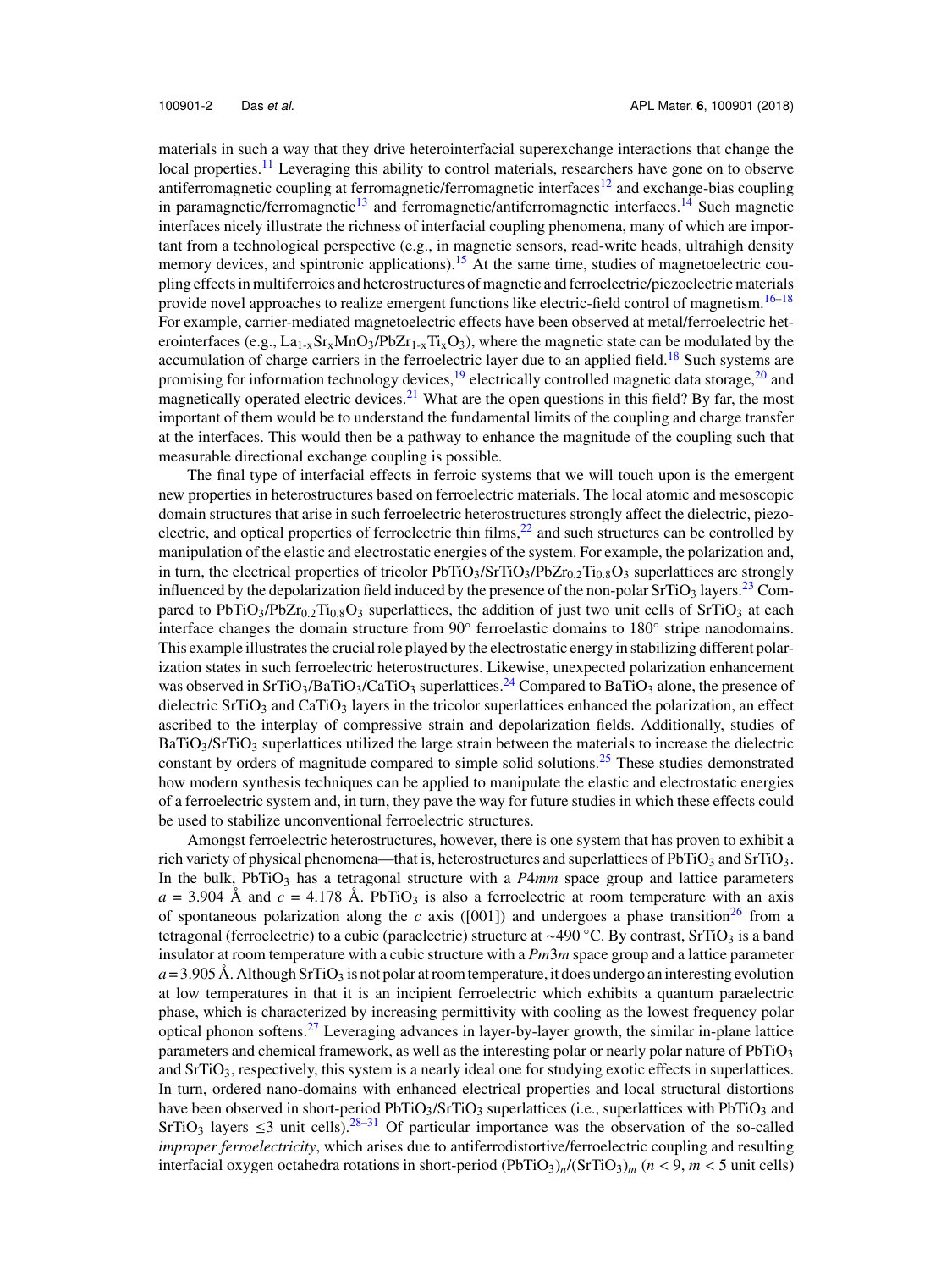superlattices.<sup>32–34</sup> Whereas a conventional ferroelectric transition is characterized by the emergence of a net polarization, the phase transition of an improper ferroelectric has a different order parameter (e.g., the onset of octahedral rotations), and the electric polarization is a secondary effect. Because of this, improper ferroelectrics couple differently with electric fields and have a dielectric constant that is largely temperature independent, which is desirable for many technological applications. The existence of improper ferroelectricity in PbTiO<sub>3</sub>/SrTiO<sub>3</sub> superlattices demonstrated a new method of interface engineering that can be used to manipulate material properties. It has also been shown in  $(PbTiO<sub>3</sub>)<sub>5</sub>$ /(SrTiO<sub>3</sub>)<sub>n</sub> superlattices that PbTiO<sub>3</sub> has a negative dielectric constant in the temperature range of  $420-700$  K.<sup>35</sup> Devices using this "negative capacitance" effect could surpass the theoretical lower limit for power dissipation in conventional field-effect transistors.<sup>36</sup> At relatively large length scales (*n* and *m* > 20 unit cells), these superlattices form flux-closure polar domain patterns in order to reduce the depolarization field, producing a domain structure more reminiscent of a magnetic material than a ferroelectric.<sup>37,38</sup>

At the same time, theoretical studies predicted that at intermediate length scales (*n* and *m* = 10-20 unit cells), such superlattices could potentially support the formation of exotic topological structures including vortices and skyrmions as a result of the competition of different energies (i.e., elastic, electrostatic, and gradient).<sup>39–42</sup> For example, in zero-dimensional PbZr<sub>0.5</sub>Ti<sub>0.5</sub>O<sub>3</sub> nanostructures, *ab initio* simulations predicted a phase transition that leads to the formation of a spontaneous toroidal moment in each (001); a structure that is characterized by a vortex-like configuration of electric dipoles.<sup>39</sup> This transition is driven by the finite size of the nanostructures and the strong depolarization fields that occur at their surfaces. Importantly, if such structures could be controlled and utilized in non-volatile ferroelectric memory devices, storage capacities could be orders of magnitude higher than devices using bulk ferroelectrics. Furthermore, similar vortex structures possessing a toroidal moment were predicted to form in PbTiO<sub>3</sub>/SrTiO<sub>3</sub> superlattices.<sup>31</sup> It was also predicted that geometric frustration in compositionally graded ferroelectrics could create exotic orderings such as stripe phases that give rise to interesting features such as a spiral state and topological defects.<sup>40</sup> In parallel, it was also predicted<sup>43</sup> that appropriate confinement of the material could drive the formation of electric skyrmion-like topologies in Ba $TiO<sub>3</sub>$  nanocomposites. All told, these studies demonstrate that careful control of material heterostructures and the local competition of energies can provide a pathway by which to manipulate the structural, polar, and physical nature of the mesoscale structures that emerge.

In this spirit, the recent discovery of polar-vortex structures in  $(PbTiO<sub>3</sub>)_n/(SrTiO<sub>3</sub>)_n$  ( $n = 10{\text -}20$ unit cells)<sup>44</sup> superlattices is yet another example of an emergent phenomenon that can be stabilized by leveraging the interfacial effects of superlattice structures. In the following sections, we summarize past studies on nanoscale ferroelectrics and topologically protected structures (A brief history of exotic ferroelectric order); we then explore recent work on polar vortices including developing an understanding of the basic structure and energetics of formation (Polar vortices in  $PbTiO<sub>3</sub>/SrTiO<sub>3</sub>$  superlattices), the observation of coexistence with ferroelectric domains (Toroidal order and coexistence with ferroelectric order), observations of cross-coupling of electric and toroidalorder parameters (Electric-field control of toroidal-vortex and ferroelectric order), and chirality (Chirality in polar vortices). We end by briefly looking to the future for what might be possible in these systems in the years to come (Looking to the future).

#### **A BRIEF HISTORY OF EXOTIC FERROELECTRIC ORDER**

Ferroelectricity and ferromagnetism are two phenomena that are of fundamental interest and technological importance. Ferroelectric and ferromagnetic materials both evolve from their respective paraelectric and paramagnetic parent phases as their temperature is lowered below the Curie temperature. In each case, the characteristic order parameter of the transition is the spontaneous formation of a net electric or magnetic polarization (i.e., a collective ordering of electric or magnetic dipoles). Although they were not described theoretically by Weiss until  $1905<sup>45</sup>$  ferromagnets were discovered centuries ago and fascinated scientists due to their ability to exert forces at a distance and for their use in magnetic compasses. By contrast, the word "ferroelectric" did not even exist until 1912 when Debye,  $^{46}$  by analogy to ferromagnetism, provided the first theoretical description of ferroelectricity and the first observation of spontaneous electrical polarization in ferroelectric Rochelle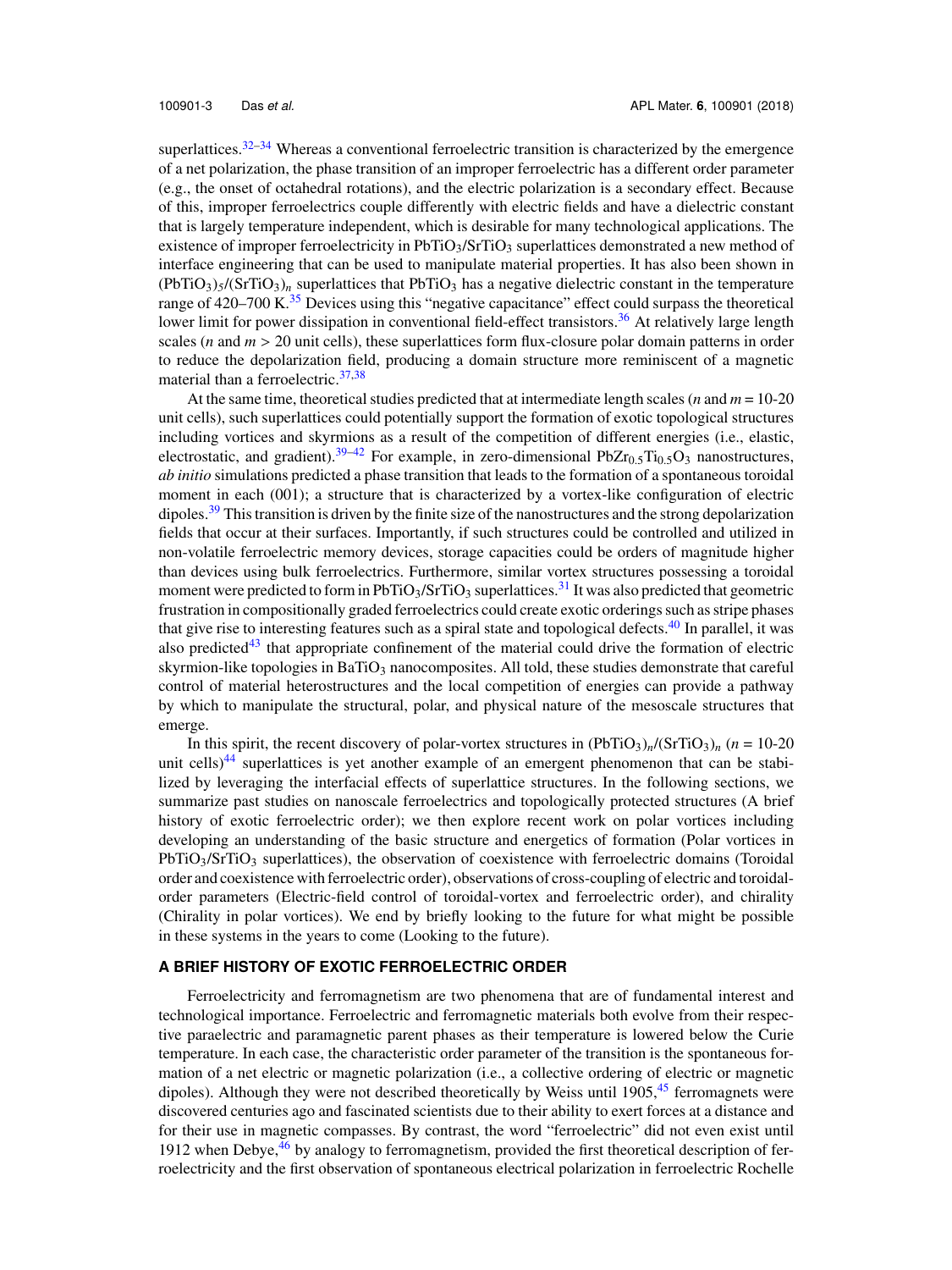salt was in 1920.<sup>47</sup> Since that time, however, understanding and utilization of both materials have progressed at a rapid pace, and today both ferroelectrics (e.g., in sonar, actuator/transducer, ultrasonic devices) and ferromagnets (e.g., in data storage, magnetic cores, motors) are used widely.

Although these two ferroic orders are each defined by the spontaneous alignment of dipoles, the mechanisms that drive these collective phenomena are quite different. In ferromagnets, there must first be unpaired electrons such that the net spin is non-zero. If unpaired electrons are present, their ordering is driven by the competition between exchange interaction and thermal energy. Dictated by quantum mechanical symmetry restrictions, the exchange interaction in a ferromagnet is minimized when electron spins align, creating a net macroscopic, observable magnetization. In ferroelectrics, on the other hand, there must first be an offset of positive and negative ions (i.e., formation of an electric dipole) in order to have a polarization. In most ferroelectrics, this occurs due to a symmetry-lowering distortion that minimizes the energy of filled atomic orbitals, known as a second-order Jahn-Teller effect.<sup>48</sup> Once the electric dipoles are present, their long-range ordering is stabilized by dipole-dipole interactions, leading to a net macroscopic and observable electric polarization.

Ferroic materials also have a tendency to form domains—or local regions of uniform polarization/magnetization—as a means to reduce the depolarization/demagnetization fields that occur at surfaces. Although uniform domains wherein polarization/magnetization are locally aligned in a parallel fashion are by far the most common arrangement, there is considerable interest in the potential for more exotic, smoothly varying dipole topologies to form in both ferroelectrics and ferromagnets. In magnetic systems, the existence of vortex-like states is well documented. As far back as the 1940s, Kittel proposed that depending on the exchange interaction and crystallographic anisotropy energies, different magnetization patterns are possible in magnetic materials.<sup>49</sup> Ring- or vortex-like structures are predicted when exchange interactions between adjacent magnetic moments dominate over anisotropy  $[Fig. 1(a)]$ , and flux-closure structures will develop when the anisotropy energy dominates [Figs.  $1(b)$  and  $1(c)$ ]. Such domain arrangements are common in magnetic materials, in particular, when they are reduced to small sizes. As such, experimental observations of flux-closure domains<sup>50–53</sup> and vortices<sup>54–56</sup> are well documented. More complex topological patterns [Figs.  $1(d)-1(f)$ ] can develop depending on the relative strengths of the exchange, crystallographic anisotropy, and demagnetization energies in magnetic systems.<sup>57,58</sup> The resulting complicated



FIG. 1. Kittel proposed<sup>49</sup> different types of magnetic domain arrangements including (a) ring/vortex-like patterns, which apply for materials with low anisotropy, (b) flux-closure patterns for materials with high anisotropy (and cubic symmetry), and (c) two domains, with the magnetization in opposite directions in each domain for high anisotropy in a uniaxial crystal. In turn, Mermin also described a number of  $[(d), (e),$  and  $(f)]$  complex topological patterns that could be possible in ferroic systems.<sup>57</sup> Reprinted with permission from Kittel, Rev. Mod. Phys. **21**, 541 (1949). Copyright 1949 American Physical Society. Reprinted with permission from Mermin, Rev. Mod. Phys. **51**, 591 (1979). Copyright 1979 American Physical Society.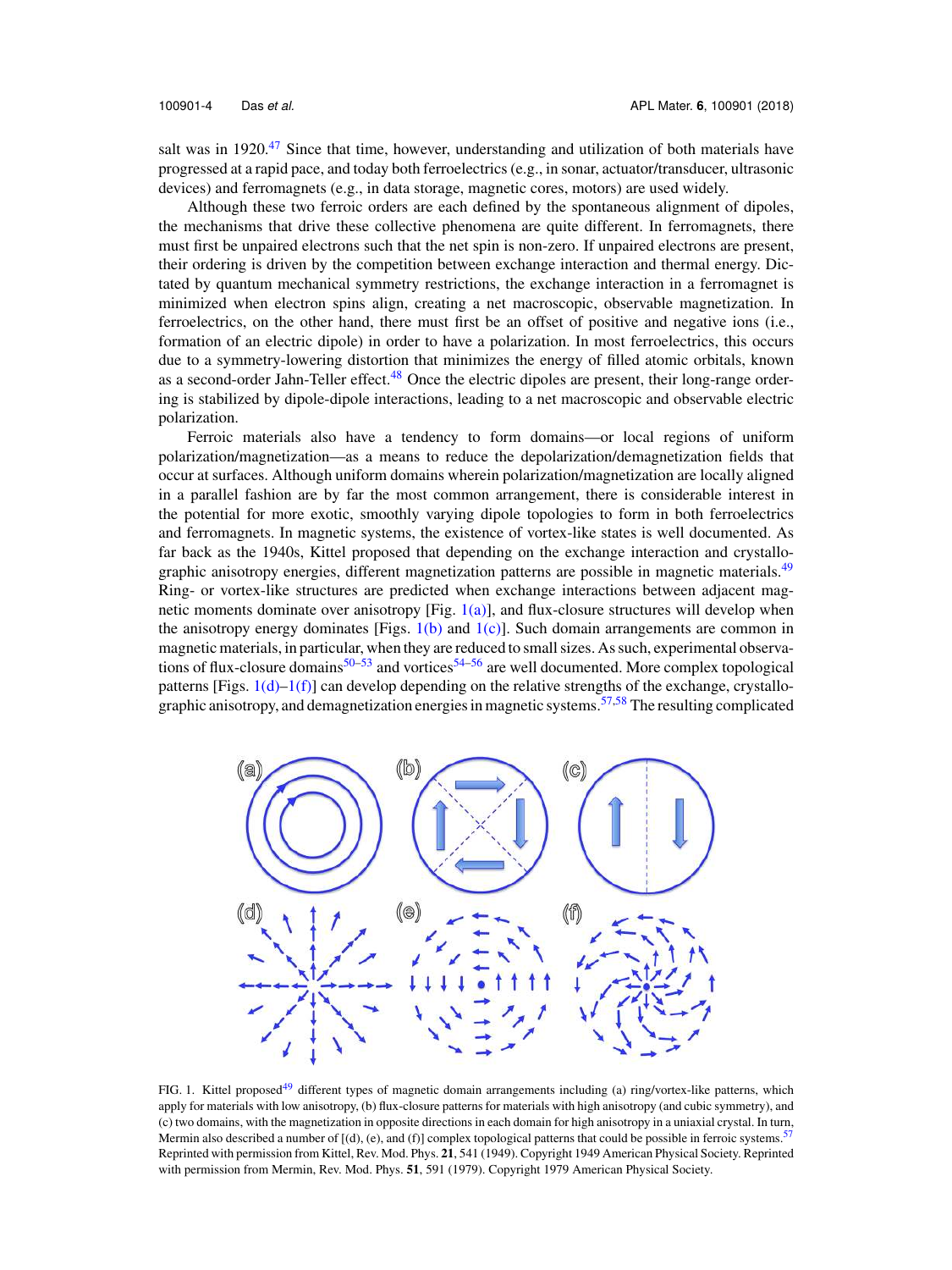patterns involving spirals of continuously rotating magnetic dipoles have been observed, most notably in magnetic skyrmions.<sup>59,60</sup>

In analogy to magnetic materials, the discussion of domain structures and topologies in ferroelectrics began in the early 2000s. Initial interest was prompted by the desire to understand the behavior of low-dimensional ferroelectrics. Studies on thin  $\langle$ <50 nm thick) PbTiO<sub>3</sub> films showed the existence of nanoscale 180° stripe domains, resembling the uniform domains observed in bulk PbTiO<sub>3</sub>.<sup>61</sup> Furthermore, it was shown that ferroelectricity can exist in PbTiO<sub>3</sub> films as thin as just three unit cells.<sup>62</sup> These studies on ultrathin PbTiO<sub>3</sub>, however, left open the question of how manipulating a single-layer system (e.g., by adding dielectric or conducting layers to affect electrostatic boundary conditions) could change the ferroelectric properties. Theoretical studies of low-dimensional ferroelectric nanostructures—such as in BaTiO<sub>3</sub>,<sup>63</sup> Pb( $Zr_{0.5}Ti_{0.5}$ )O<sub>3</sub>,<sup>39</sup> and PbTiO<sub>3</sub><sup>64</sup>—suggested the potential to form new electric dipole arrangements characterized by the spontaneous formation of a toroidal moment. The toroidal moment, which is nonzero for a curling configuration of electric dipoles, was predicted to appear in low-dimensional structures where strong depolarizing fields prevent the formation of uniform domains. Today, the search is still ongoing to find such complex dipole structures in ferroelectrics and multiferroics.<sup>58,65</sup> As in ferromagnets, it was shown experimentally that flux-closure domains can occur in ferroelectrics by exploiting the right combination of reduced dimensionality, strain, and electrostatic energies.<sup>37</sup> Such flux-closure domains in ferroelectrics were first observed in PbZr<sub>0.2</sub>Ti<sub>0.8</sub>O<sub>3</sub> layers.<sup>66</sup> Despite this interest, it would take over a decade for experimentalists to realize for the first time the direct observation of such smoothly rotating polar structures. In the end, such structures were realized, not in nanostructured ferroelectrics in a paraelectric matrix, but in  $(PbTiO<sub>3</sub>)<sub>n</sub>$ /(SrTiO<sub>3</sub>)<sub>n</sub> superlattices where polar vortices were observed in 2016.<sup>44</sup> This observation pushed the community to question its assumptions about what is possible in these systems and immediately begs the question as to whether more complex topological structures can be stabilized in ferroelectrics? In turn, much discussion has been focused on whether or not the electrical equivalent of a skyrmion exists,  $43,58$  but the experimental investigations into electric topological configurations are just beginning.

#### **POLAR VORTICES IN PbTiO3/SrTiO<sup>3</sup> SUPERLATTICES**

Leveraging advances in advanced atomic-resolution electron microscopy, researchers were able to produce a vector map of the atomic-polar displacements  $(P_{PD})^{44,67}$  from a crosssectional high-resolution scanning transmission electron microscopy (HR-STEM) image for a  $(PbTiO<sub>3</sub>)<sub>10</sub>$  (SrTiO<sub>3</sub>)<sub>10</sub> superlattice [Fig. 2(a)]. Such real-space images of polar structure revealed the formation of a long-range array of left- and right-handed vortex pairs in each  $PbTiO<sub>3</sub>$  layer. Close inspection of a single vortex pair  $[Fig. 2(b)]$  shows the continuous rotation of the polarization state within the lattice. The lateral periodicity of these vortex pairs (i.e., from one right-handed to the next right-handed vortex) was found to be ∼10 nm and to scale with the thickness of the PbTiO<sub>3</sub> layers in the superlattices. Low-resolution, cross-sectional dark-field transmission electron microscopy (DF-TEM) imaging  $[Fig. 2(c)]$ , in turn, revealed a pseudo-long-range periodic array of intensity modulations along both in- and out-of-plane directions of the superlattice, corresponding to the vortex pairs with a spacing of ∼10 nm. In such images, each bright/dark contrast modulation corresponds to one vortex pair. Upon rotating the sample and looking down at the surface of the superlattice structure, plan-view DF-TEM images  $[Fig. 2(d)]$  revealed long-range ordered arrays of stripe contrast with a lateral periodicity of ∼10 nm, suggesting that the polar vortices extend through the film over many hundreds of nanometers length scale. Again, this observation of arrays of polar vortices represents the first experimental realization of such structures and the identification of a novel state of matter.

To understand why such vortex structures formed, phase-field modeling was used to probe the polarization structure according to the time-dependent Ginzburg-Landau equation (detailed methods in Ref. 43). Ultimately, the phase-field models were able to replicate the 3D structure of the vortex array (Fig. 3). The models revealed that neighboring vortices indeed have opposite signs for the curl of the polarization (matching that observed from the experiments) and that the vortices form long, tube-like features that extend along the in-plane direction of the film. More importantly, the phase-field simulations shed light on the energies at play in the formation of these emergent features. Ultimately, it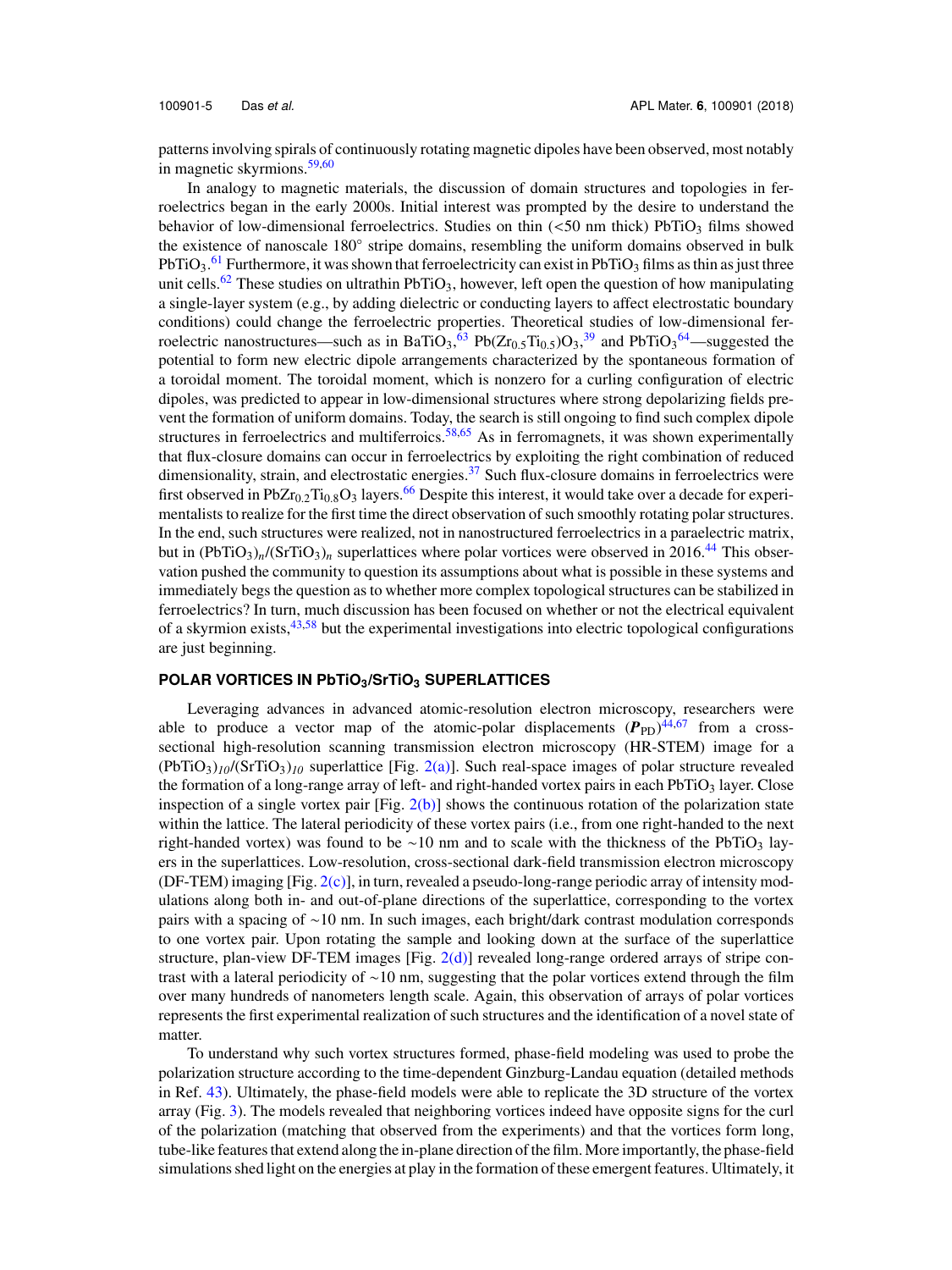

FIG. 2. (a) Cross-sectional HR-STEM image with mapping of the titanium-ion displacement vectors ( $P_{\text{PD}}$ , indicated by yellow arrows) for an *n* = 10 superlattice, revealing a quasi-ordered array of left- and right-handed vortices in pairs in each  $PbTiO<sub>3</sub>$  layer. (b) A magnified image of a single vortex pair showing the smoothly varying polarization. (c) Cross-sectional DF-TEM image of an  $n = 10$  superlattice showing the long-range ordering of vortices; each light-dark contrast change is a vortex pair. (d) Planar-view DF-TEM image of an *n* = 16 superlattice, which exhibits long-range in-plane ordering associated with the vortex pairs. Reprinted with permission from Yadav *et al.*, Nature **530**, 198 (2016). Copyright 2016 Springer Nature.

was determined that the vortex structures arise from a competition between three energies: (1) elastic energy—the PbTiO<sub>3</sub> layers are under tensile strain when grown on the DyScO<sub>3</sub> (110)<sub>*o*</sub> substrates. This epitaxial constraint favors the formation of *c*/*a* domain structures wherein there is a mixture



FIG. 3. Three-dimensional representation showing both the cross section and plan-view HR-STEM data from the experiment (left) compared with the optimized phase-field simulations (right) for an  $n = 10$  superlattice. The front cross section of the phase-field model shows the polarization vector *P* ordered into clockwise (blue) and anticlockwise (red) vortex states, which extend along the [010]<sub>*pc*</sub>. For comparison, on the left is shown a cross-sectional HR-STEM image overlaid with a polar displacement vector map and a planar-view DF-TEM image projected onto the front and top planes of the axes, respectively. Red/blue color scales correspond to the curl of the polarization extracted from the phase-field model and the HR-STEM polar displacement map ( $P_{PD}$ ). The scale bars on  $P_x$  and  $P_z$  are from −44.81 to 44.81 ( $\mu$ C cm<sup>-2</sup>) and from −54.24 to 54.24  $(\mu$ C cm<sup>-2</sup>), respectively, whereas the vorticity is from -129.36 to 129.36 ( $\mu$ C cm<sup>-2</sup> nm<sup>-1</sup>). Reprinted with permission from Yadav *et al.*, Nature **530**, 198 (2016). Copyright 2016 Springer Nature.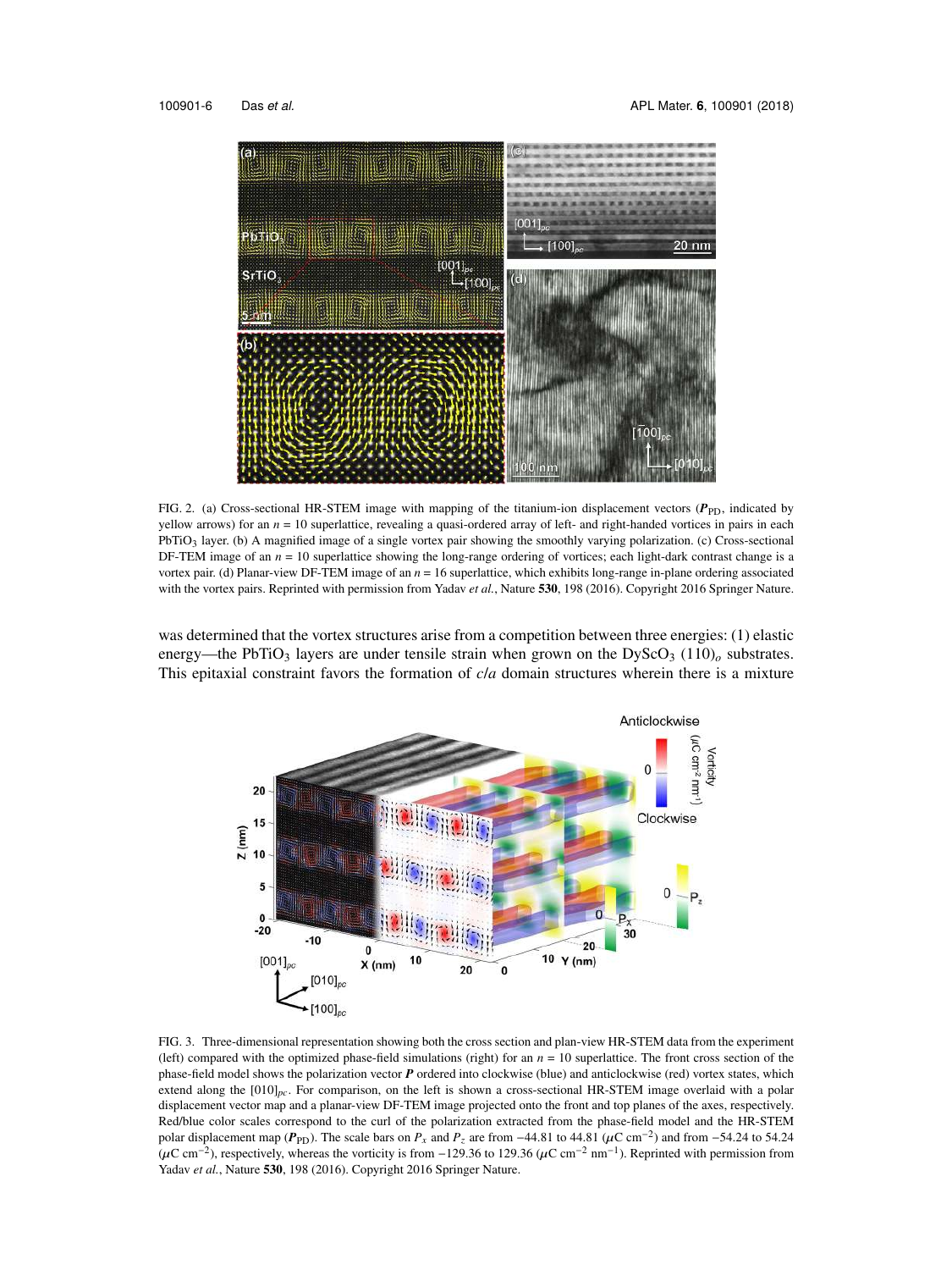of out-of-plane polarized *c* and in-plane polarized *a* domains. (2) Electrostatic energy—at the same time, there is a polar discontinuity at the  $PbTiO<sub>3</sub>/STIO<sub>3</sub>$  interface, which is a driving force for the formation of bound charges (or built-in fields) as the gradient of the polarization is not equal to zero. (3) Gradient energy—this is a measure of the cost for polarization rotation in the material. Overall, the presence of the polar PbTiO<sub>3</sub> layers, sandwiched between the dielectric SrTiO<sub>3</sub> layers, leads to an effective frustration or competition that drives the system to a new instability and the formation of a novel polarization topology.

#### **TOROIDAL ORDER AND COEXISTENCE WITH FERROELECTRIC ORDER**

Building from the initial observation and understanding of the nature of the vortex structures, subsequent studies on the evolution of the  $(PbTiO<sub>3</sub>)<sub>n</sub>$ /(SrTiO<sub>3</sub>)<sub>n</sub> superlattices with period *n* revealed a number of important observations. First, for short-period superlattices (*n* = 4-10 unit cells), structures consistent with traditional ferroelectric domain structures (so-called *a*1/*a*<sup>2</sup> domain patterns) with fully in-plane oriented polarization were observed. This was evident from both piezoresponse force microscopy and synchrotron-based 3D reciprocal space mapping (RSM) studies. For example, for an  $n = 6$  superlattice, such RSM studies about the pseudocubic 002-diffraction condition of the DyScO<sub>3</sub> substrate [Fig. 4(a)] reveal regular peaks along the out-of-plane  $(Q<sub>z</sub>)$  direction, corresponding to the out-of-plane periodicity of the superlattice. No peaks are observed in the in-plane ( $Q_x$  or  $Q_y$ ) directions, demonstrating the lack of domains with out-of-plane polarization components. Further RSM studies about the pseudocubic 202-diffraction condition of the DyScO<sub>3</sub> substrate [Fig.  $4(b)$ ] are sensitive to modulations of in-plane polarization, and strong satellite peaks are observed along the in-plane directions due to the formation of periodic ferroelectric *a1*/*a<sup>2</sup>* domains of periodicity ∼70 nm



FIG. 4. Reciprocal space mapping (RSM) studies for an  $n = 6$  superlattice about the (a)  $002_{pc}$ -diffraction peak of the DyScO<sub>3</sub> substrate revealing no satellite peaks present along the in-plane  $(Q_x)$  direction, indicating that the vortex phase is not present, and (b) 202<sub>pc</sub>-diffraction peak of the DyScO<sub>3</sub> substrate revealing satellite peaks that run along the in-plane [110]<sub>pc</sub>, indicative of the presence of  $a_1/a_2$  domains. RSM studies for an  $n = 18$  superlattice about the (c)  $002_{pc}$ -diffraction peak of the DyScO<sub>3</sub> substrate revealing satellite peaks along the in-plane  $(Q_x)$  direction, corresponding to the ordering of the vortex pairs, and (d)  $022<sub>pc</sub>$ -diffraction peak of the DyScO<sub>3</sub> substrate revealing satellite peaks along the in-plane [110]<sub>pc</sub>, indicating that  $a_1/a_2$ domains are also present. (e) Piezoresponse force microscopy image showing macroscopic ordering of the two phases in an  $n = 16$  superlattice. Alternating brown and black/white checkboard stripes correspond to alternating regions of low and high piezoresponse (i.e., regions of vortex and *a1*/*a<sup>2</sup>* domains, respectively). (f) Phase-field modeling also predicts the mixed-phase (vortex and *a*1/*a*2) structure. The curl of the polarization in the vortices is represented by the red/blue coloring. Reprinted with permission from Damodaran *et al.*, Nat. Mater. **16**, 1003 (2017). Copyright 2017 Springer Nature.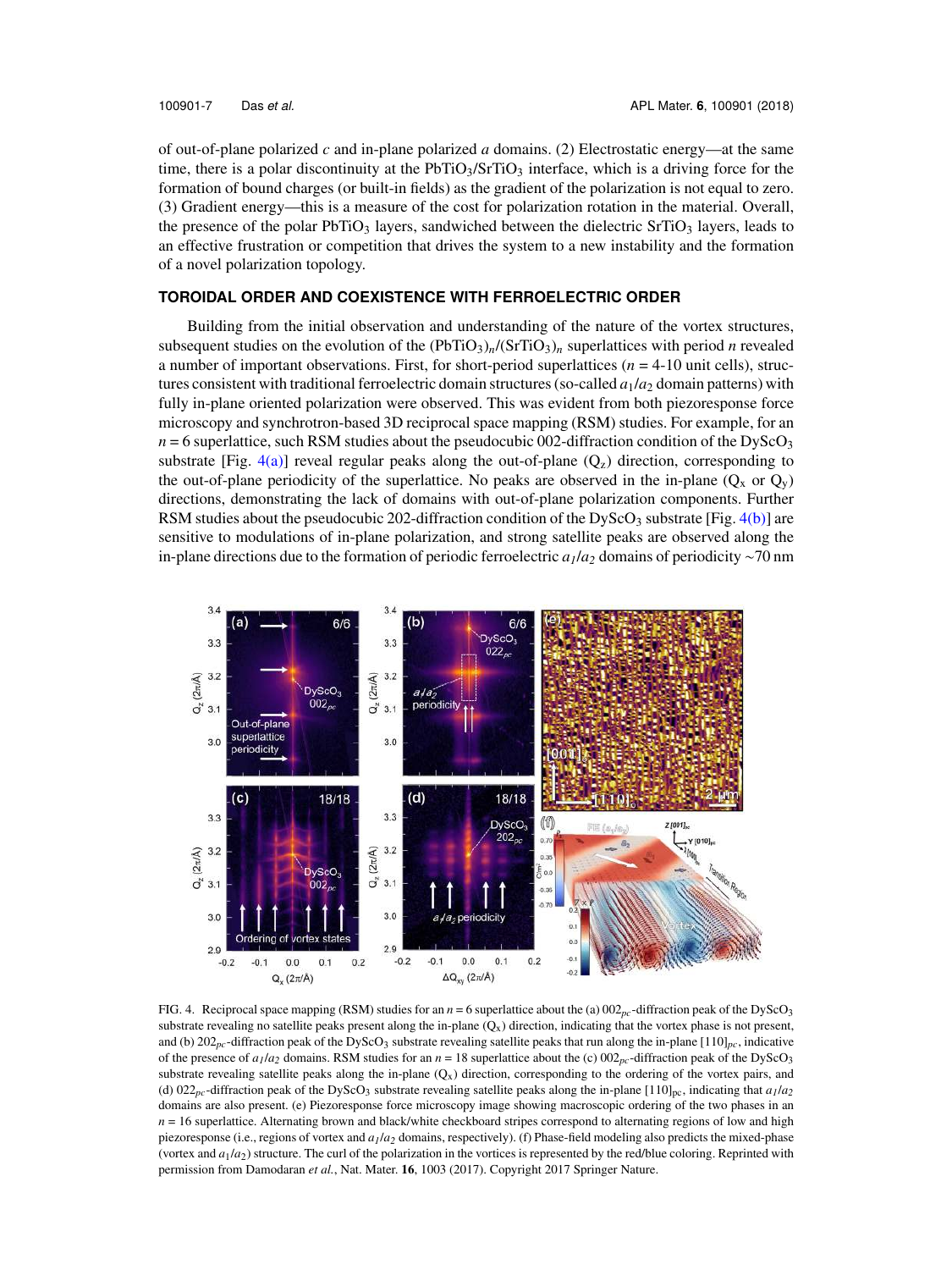with domain walls along the pseudocubic [110]. On transitioning to intermediate period superlattices (*n* = 12-18), however, more complex RSM studies are observed showing the presence of both the ferroelectric  $a_1/a_2$  phase and peaks for a new phase. For example, for an  $n = 18$  superlattice, RSM studies about the pseudocubic 002-diffraction condition of the DyScO<sub>3</sub> substrate [Fig.  $4(c)$ ] reveal the presence of satellite peaks along the in-plane  $(Q_x)$  direction. This is indicative of a periodic modulation of the out-of-plane component of polarization along the in-plane direction and corresponds to features with a periodicity of ∼12.5 nm—the same as that expected for the vortex pairs in this superlattice. At the same time, however, and similar to the  $n = 6$  superlattice, off-axis RSM studies about the pseudocubic 220-diffraction condition of the DyScO<sub>3</sub> substrate [Fig. 4(d)] reveal satellite peaks along the in-plane directions indicative of ferroelectric *a1*/*a<sup>2</sup>* domains with a periodicity of ∼12 nm.

This coexistence of a classic ferroelectric and the new, emergent vortex phase can be nicely visualized using piezoresponse force microscopy [Fig.  $4(e)$ ].<sup>68</sup> The resulting self-assembled, hierarchical structure reveals stripe-like order in which alternating stripes exhibit high (checkered white and black) and low or zero (brown) piezoresponse with a periodicity of ∼300 nm along the in-plane pseudocubic [100]. The high-response regions are the ferroelectric  $a_1/a_2$  phase, and the low-response regions are the vortex structures. Ultimately, these data indicate that at room temperature, the coexisting vortex and ferroelectric phases spontaneously assemble in a mesoscale, fiber-textured, hierarchical superstructure. Such a structure was also replicated in large-scale phase-field models. For example, the evolution of a single  $PbTiO<sub>3</sub>$  layer within the superlattice near the phase boundary between the ferroelectric and vortex phases can be extracted for close inspection [Fig.  $4(f)$ ]. Such an approach allows one to track the evolution of the polarization across the boundary between the ferroelectric and vortex phases. Surprisingly, it was found that the polarization component along the length of the vortex tube does not go to zero. This was confirmed by piezoresponse force microscopy studies which showed the presence of in-plane polarization in the vortex phase. This means that the vortices are not just tubes of wrapped polarization (like a rolled-up piece of paper) but are more like a spiral with an axial component of polarization. It has been predicted for some time that polarization waves, vortices, etc., could be characterized by an emergent order parameter, a so-called electric toroidal moment  $G = \frac{1}{2V} \int r \times P(r) d^3 r$ . 39,69,70 Such toroidal moments can give rise to a range of novel phenomena, including pyrotoroidic, piezotoroidic, and other effects. Extraction of *G* from these vortex structures revealed that there is a non-zero electric toroidal moment that ultimately saturates to values of 0.2*e* Å<sup>-1</sup> and arises from the screw-like character of polarization in the vortex phase and suggests that the superlattice structures are characterized by a multiorder-parameter state consisting of axial ferroelectric polarization that coexists with **G**. Such 3D polarization texture, in turn, presents intriguing possibilities for another emergent function, including chirality, which will be discussed in the section titled Chirality in polar vortices.

#### **ELECTRIC-FIELD CONTROL OF TOROIDAL-VORTEX AND FERROELECTRIC ORDER**

The presence of the axial component of polarization had other important implications—namely that with this axial polarization component, dc electric field manipulation of the vortex phase could be possible. To probe this concept, researchers explored the evolution of the mixed-phase ferroelectric/vortex structures under applied dc electric fields using piezoresponse force microscopy.<sup>68</sup> For example, the as-grown mixed-phase structure for an  $n = 16$  superlattice again reveals the spontaneously assembled mesoscale, fiber-textured, hierarchical superstructure for ferroelectric and vortex regions [Fig. 5(a)]. Upon application of a positive dc bias to a specific area of the sample [orange box, Fig.  $5(a)$ ], however, the mixed-phase structure is transformed into a pure vortex phase with uniformly low piezoresponse [Fig.  $5(b)$ ]. This transition was also confirmed via nanoscale X-ray diffraction experiments. The resulting pure vortex phase can, in turn, be switched back to have a mixture of ferroelectric and vortex phases with application of a negative dc bias [Fig. 5(c)]. Close inspection, however, reveals that directly under the tip where the bias was applied, the sample remains within the low piezoelectric response vortex phase, indicating that the vortex phase persists [blue arrows, Fig.  $5(c)$ ], but in adjacent regions where the applied bias from the scanning probe tip has a significant in-plane field component, high piezoelectric response ferroelectric structures with in-plane polarization are produced. Additionally, it should be noted that reversing the applied field (i.e., a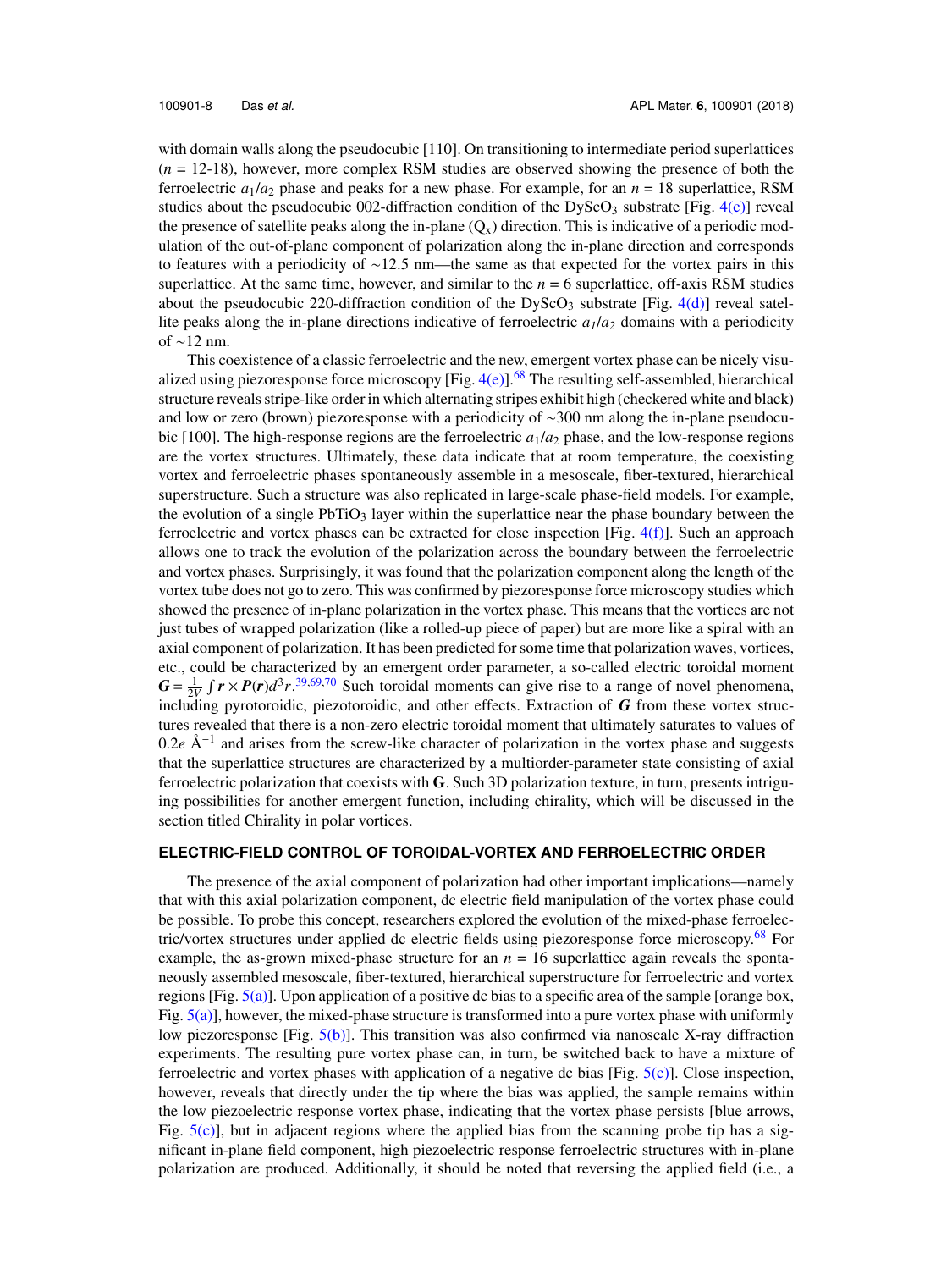

FIG. 5. (a) Piezoresponse force microscopy (lateral amplitude) images for an *n* = 16 superlattice showing mixed-phase structure in the as-grown condition. (b) Upon application of a positive voltage in the orange box of (a), the material transforms to a uniformly low-piezoresponse vortex phase. (c) Subsequent application of a negative bias to the blue lines of (b) results in the creation of ferroelectric phases and the recovery of a mixed-phase structure. Reprinted with permission from Damodaran *et al.*, Nat. Mater. **16**, 1003 (2017). Copyright 2017 Springer Nature.

negative followed by a positive bias) produces similar effects. This reversible electric-field control of ferroelectric and electric toroidal order provides for a number of novel opportunities for applications. For example, regions of pure vortex order exhibit order-of-magnitude lower piezoresponse and non-linear optical effects; indicating that one can electrically manipulate and dramatically change materials properties.<sup>68</sup> The ability to write vortex regions and control the toroidal order with an applied electric field suggests a coupling between the toroidal and ferroelectric order parameters that can be exploited to control other materials properties—namely, the chirality. Electric control of the chirality and other coupled properties would open a new frontier in condensed matter physics and building multi-functional devices.

#### **CHIRALITY IN POLAR VORTICES**

Based on the observation of an axial component of polarization in the toroidal polar vortices, the intriguing possibility of chirality was explored. Chirality is a geometrical property by which an object is not superimposable onto its mirror image, thereby imparting a handedness. In condensed-matter physics, the prediction of topologically protected magnetic skyrmions and related spin textures in chiral magnets draws parallels to the polar vortex structures observed herein and begs the question that if the magnetic dipoles were replaced by their electrical counterparts, then could we realize electrically controllable chiral devices? In turn, using resonant soft X-ray diffraction (RSXD) experiments [Fig.  $6(a)$ ], researchers indeed proved the chiral nature of these materials.<sup>71</sup> In the RSXD



FIG. 6. (a) Schematic illustrating the experimental setup for the RSXD studies. The data on the top right are actual images of the specular beam and various higher-order satellite peaks that can be observed. (b) The top panel shows a line-cut of the scattered intensity versus lateral momentum transfer using right- (red) and left-circularly (blue) polarized X-rays for an  $n = 16$  superlattice. The lower panel shows the difference in intensity between the two helicities and that there is a significant dichroism at the vortex peaks, indicative of the chiral nature of the polar vortex phase. Reprinted with permission from Shafer *et al.*, Proc. Nat. Acad. Sci. U. S. A. **115**, 915 (2018). Copyright 2018 National Academy of Sciences.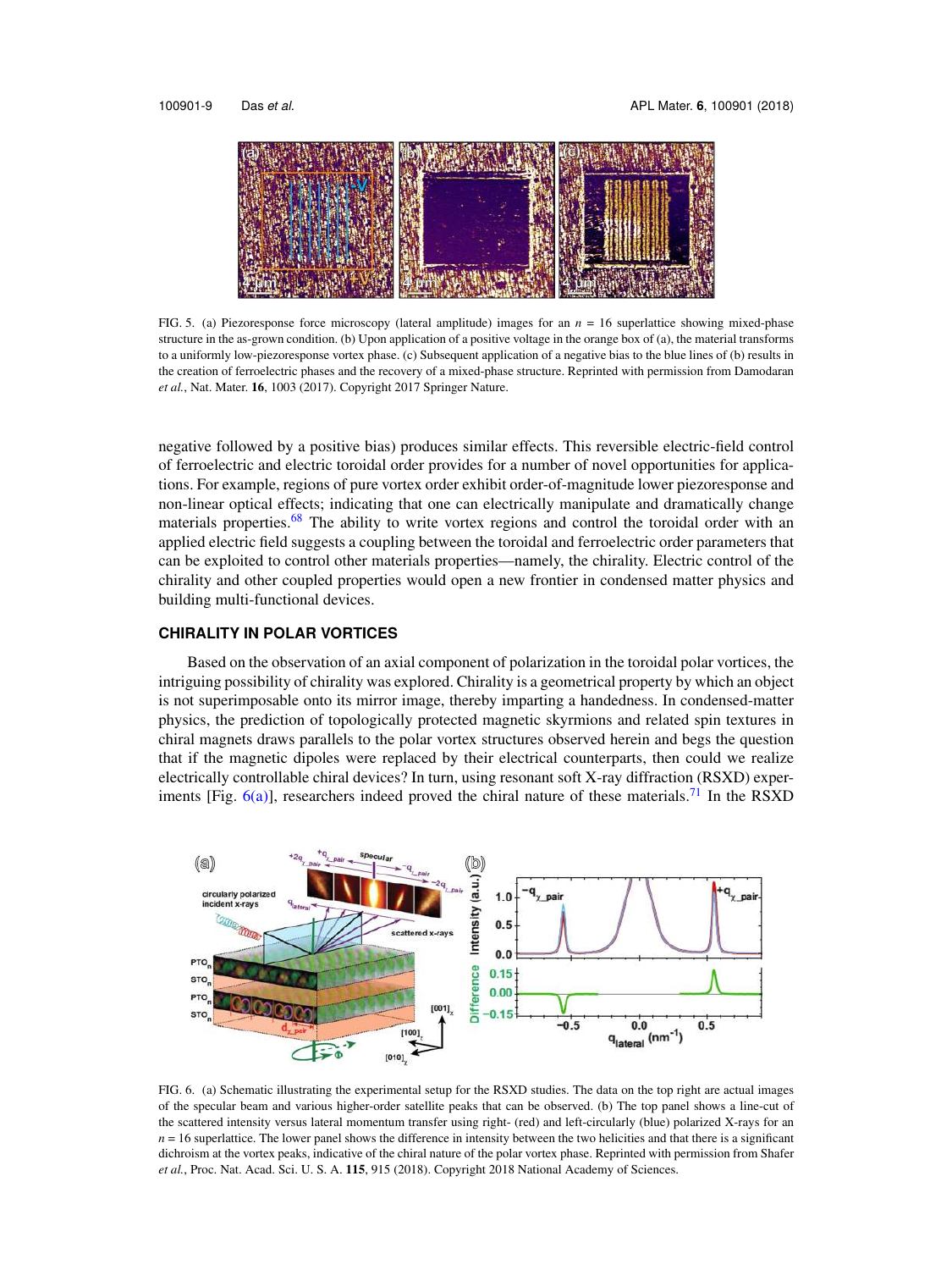setup, the superlattices were aligned so that the incoming X-rays were incident parallel to the axes of the vortices. A specular spot was observed, corresponding to diffraction from the out-of-plane ordering of the superlattice structure. Similar to the RSM studies [Fig. 4(c)], lateral satellites appear due to the regular spacing of the vortex structures. By tuning the energy of the X-rays through the titanium *L3,2* edge (where electronic transitions from the *2p* to *3d* orbitals occur), energy spectra were collected for the satellite peaks. In particular, the X-ray circular dichroism at these peaks was probed. At the titanium *L3,2* resonances, effects from the electronic structure (specifically, the *d* orbital configuration) are strongly enhanced. If the spiraling polar distortions that create the vortex phase are chiral, this will manifest as a non-zero circular dichroism since chiral objects interact differently with left- and right-circularly polarized light. The intensity of diffraction for right- (red) and leftcircularly (blue) polarized light as a function of  $Q_x$  is shown [Fig. 6(b)], along with the X-ray circular dichroism  $[XCD; bottom, Fig. 6(b)], which is the difference between the scattered intensity for right$ and left-circularly polarized light. The presence of dichroism is indicative of a chiral structure, as is the anti-symmetric nature of the dichroism signal as the *q* vector is reversed from positive to negative.

#### **LOOKING TO THE FUTURE**

The recent discovery of emergent phenomena in  $PbTiO<sub>3</sub>/STIO<sub>3</sub>$  superlattices—namely, the novel chiral polar vortices and their associated complex phase coexistence and response under applied fields—suggests the presence of a complex, multi-dimensional system capable of exotic function. The first, and potentially most important, question is how far can the analogy with magnetic spin topologies be taken? Can continued evolution of the growth and control of the PbTiO3/SrTiO3 system (or related systems) enable researchers to generate true electronic skyrmions which can be rigorously and mathematically defined akin to their magnetic brethren? Do such vortex structures have to coexist with ferroelectric order or can we realize pathways to creating fully vortex structures? Are there other emergent polarization topologies possible in these structures? Such questions and their ultimate realization will require considerable advances in both experimental synthesis and characterization, and computational and modeling approaches to explore this complex, diverse landscape. Along these lines, there are likely numerous routes which can be pursued in an attempt to realize other novel topologies and phenomena. Focusing first on additional ferroelectric phenomena, the study of  $PbTiO<sub>3</sub>/SrTiO<sub>3</sub>$ superlattices is far from complete, and studies wherein either the substrate (i.e., the strain state) or the dielectric buffer layer is replaced with other materials seem warranted. Such approaches are motivated by the fact that epitaxial constraints can have a marked and predictable impact on the evolution of polarization from more out-of-plane to in-plane tendency, thus providing an additional knob to manipulate the nature of the emergent structures. By varying the dielectric buffer layer, one can control aspects like the elastic stiffness/compliance and dielectric constant, which will again work to tip the balance of the energy scales in a manner that could drive further exotic structures to form. From there, the exploration of asymmetric superlattices (wherein the thickness of the nearest  $SrTiO<sub>3</sub>$ and/or PbTiO<sub>3</sub> layers is varied in a periodic manner) or even "tricolor" superlattices (of the form A/B/C/A/B/C) could provide a route to break the out-of-plane symmetry of the structures and drive a new function. There are even potential concepts beyond ferroelectrics, where similar competition of energies in magnetic or multiferroic systems could be of interest. For example, superlattices based on similar diamagnetic/ferromagnetic and dielectric-diamagnetic/multiferroic building blocks could give rise a pathway to the development of emergent spin or multi-order polarization/spin structures. In the end, observation of such features and discovery of new features would effectively fulfill years of predictions and rewrite some of our fundamental assumptions about what is possible in these materials.

At the same time, we have only just begun to scratch the surface of our understanding of these emergent features. The few initial studies have already demonstrated interesting and important points—specifically, electric-field control and interconversion between classical ferroelectric and emergent vortex structures, the realization of electric-toroidal order, and emergent chirality in a ferroelectric-based system. What are the prospects for using the electric-field control to generate new applications (e.g., tuning states in memory or logic and manipulating electro-optic effects)? The emergence of electric toroidal order implies the potential to probe new effects such as pyrotoroidic and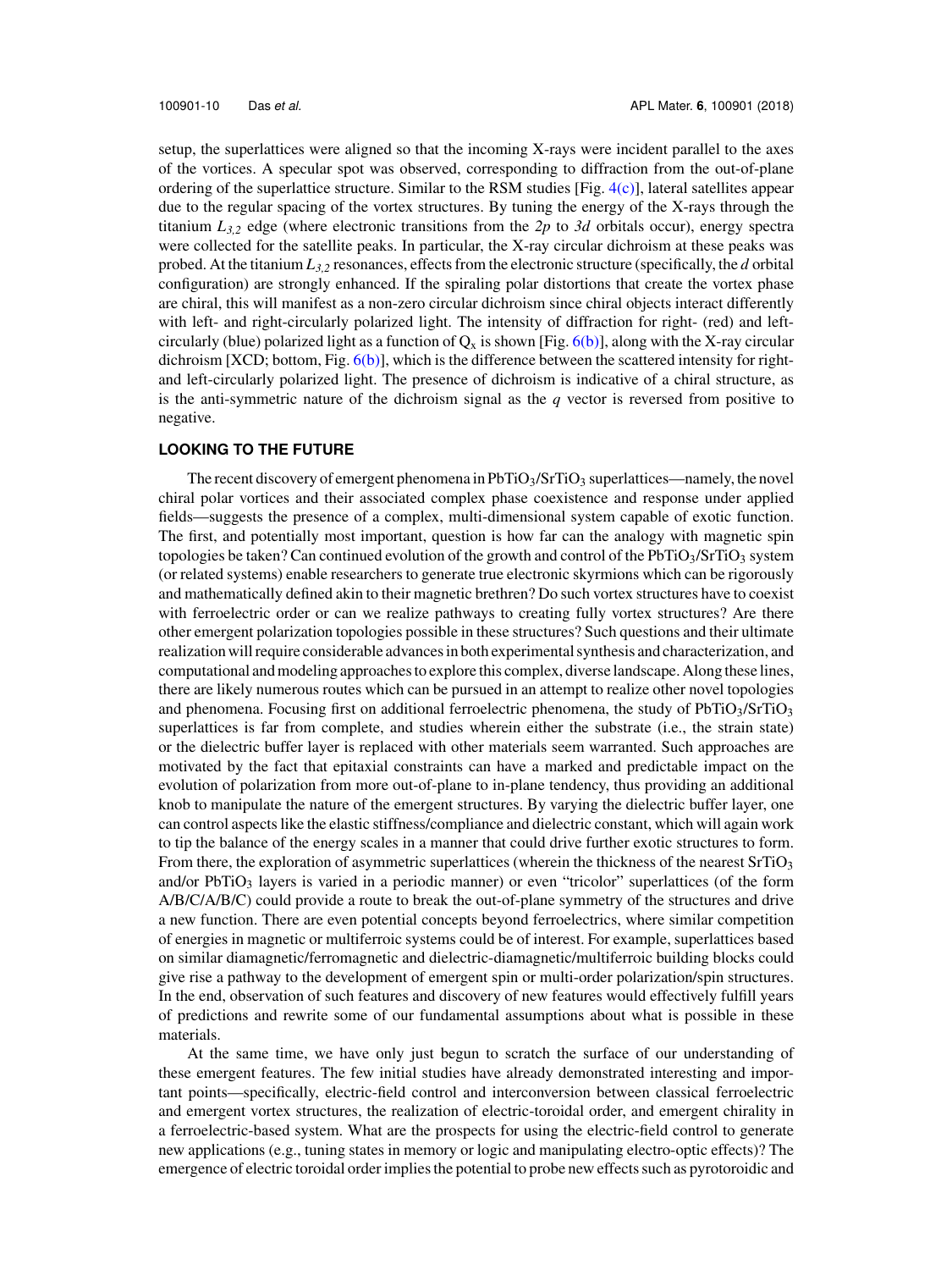piezotoroidic effects, which have long been proposed but not fully realized. Likewise, the prospect for controllable chirality with an electric field is an intriguing dream. Can we design an approach that allows for manipulation of the polar structures in a deterministic manner that changes, for example, handedness of the features with a homogeneous dc electric field? The ability to switch chirality with homogenous magnetic fields<sup>72</sup> or ac electric currents<sup>73</sup> has been demonstrated for magnetic structures, and switching by electric fields is possible with, for example, the addition of voltage-induced strain.<sup>74</sup> In polar vortex structures, their chiral nature<sup>71</sup> and toroidal coupling to electric fields<sup>68</sup> have already been established, and attempts to utilize this coupling to achieve electric-field control seem to merit deeper consideration.

There is also considerable potential for novel dynamics in these complex polarization structures. To date, there has been no study of the dynamics and evolution of these emergent features in either equilibrium or non-equilibrium (i.e., driven) conditions. In classical ferroelectrics, years of research have provided an understanding of switching processes (including aspects of nucleation and growth of domains) as well as the ultra-fast dynamics within the unit cell. Numerous studies today probe how ferroelectrics respond under electric field or light excitation and glean insights into how polarization evolves and novel states that can be accessed. The complex, mesoscale structure of the emergent vortex and related states are sure to exhibit effects fundamentally different from those of the individual parent materials. The long-range structures suggest the potential for soft, low-frequency, and nontraditional temperature and field dependence. The effect of such emergent polarization structures on photo-excited charges could be dramatically different from those in a homogenous polarization state. As such, studies of fluctuations, both in equilibrium and non-equilibrium conditions, and structural and polar dynamics under excitation are ripe for exploration. Effects like the bulk photovoltaic effect and how this will be altered in these inhomogeneous polarization profiles could lead to exotic charge dynamics and effects, all of which remain to be probed.

Finally, it cannot be overlooked that these observations of emergent features can potentially lead to new manifestations of applications. Besides gaining important fundamental knowledge about these new polar structures, researching and understanding vortices can lead to new technological applications, such as non-volatile memory devices or an electric analog to a "racetrack memory."<sup>75,76</sup> The intriguing potential for coupled effects between light and polarization could also lead to new modalities of data storage and retrieval based on light. Moving forward, these prospects may inspire new mechanisms through which the deterministic writing and reading of nanoscale chiral structures can be achieved. What is clear is that we are only at the beginning of our work to understand, control, and ultimately utilize these exciting emergent structures in polar materials.

#### **ACKNOWLEDGMENTS**

The authors acknowledge support of the Gordon and Betty Moore Foundation's EPiQS Initiative, under Grant No. GBMF5307, the Army Research Office, under Grant No. W911NF-14-1-0104, the National Science Foundation, under Grant Nos. DMR-1451219, CMMI-1434147, DMR-1608938, OISE-1545907, and DMR-1708615, the National Science Foundation Graduate Research Fellowship, under Grant No. DGE-1106400, the U.S. Department of Energy, Office of Science, Office of Basic Energy Sciences, Materials Sciences and Engineering Division, under Contract No. DE-AC02-05-CH11231: Materials Project program KC23MP, and the Office of Basic Energy Sciences, under Award No. DE-SC-0012375. Use of the Advanced Photon Source was supported by the U.S. Department of Energy, Office of Science, Office of Basic Energy Sciences, under Contract No. DE-AC02-06CH11357. This research used resources of the Advanced Light Source, which is a DOE Office of Science User Facility under Contract No. DE-AC02-05CH11231. Work at the Molecular Foundry was supported by the Office of Science, Office of Basic Energy Sciences, of the U.S. Department of Energy under Contract No. DE-AC02-05CH11231.

- <sup>4</sup> A. Ohtomo and H. Y. Hwang, Nature **427**, 423 (2004).
- <sup>5</sup> N. Reyren, S. Thiel, A. D. Caviglia, L. Fitting Kourkoutis, G. Hammerl, C. Richter, C. W. Schneider, T. Kopp, A.-S. Ruetschi, ¨ D. Jaccard, M. Gabay, D. A. Muller, J.-M. Triscone, and J. Mannhart, Science **317**, 1196 (2007).

<sup>1</sup> H. Y. Hwang *et al.*, Nat. Mater. **11**, 103 (2012).

<sup>2</sup> J. Mannhart and D. G. Schlom, Science **327**, 1607 (2010).

<sup>3</sup> M. Stengel *et al.*, Nat. Mater. **8**, 392 (2009).

<sup>6</sup> H. Song, T. Susaki, and H. Y. Hwang, Adv. Mater. **20**, 2528 (2008).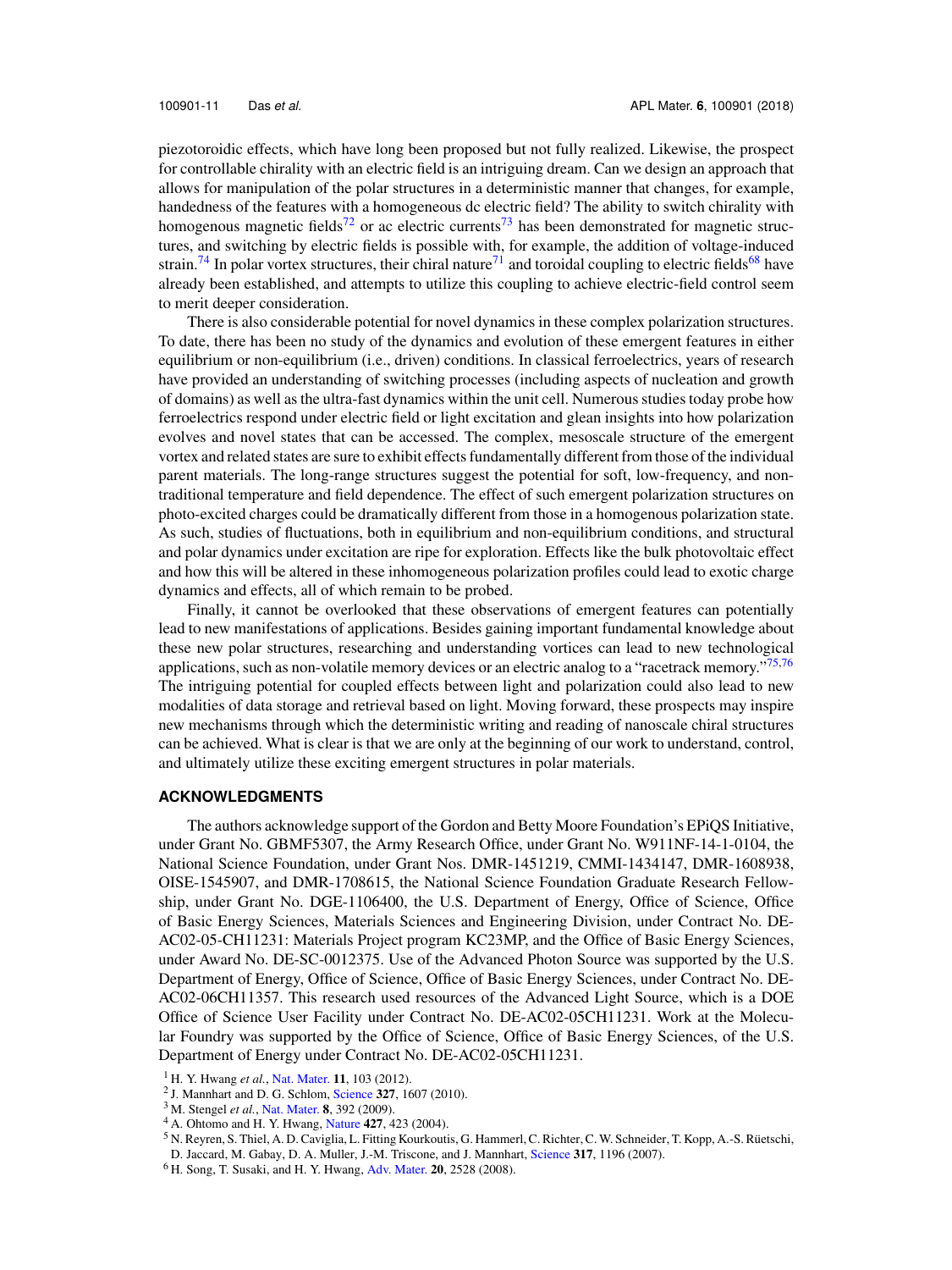- Y. Tokura, *Colossal Magnetoresistive Oxides* (Gordon and Breach Science Publishers, Amsterdam, 2000), Vol. 2.
- D. G. Schlom *et al.*, Annu. Rev. Mater. Res. **37**, 589 (2007).
- S. Das *et al.*, Phys. Rev. B **91**, 134405 (2015).
- M. Ye. Zhuravlev, R. F. Sabirianov, S. S. Jaswal, and E. Y. Tsymbal, Phys. Rev. Lett. **94**, 246802 (2009).
- K. Ueda, H. Tabata, and T. Kawai, Science **280**, 1064 (1998).
- X. Ke, M. S. Rzchowski, L. J. Belenky, and C. B. Eom, Appl. Phys. Lett. **84**, 5458 (2004).
- <sup>13</sup> M. Gibert, P. Zubko, R. Scherwitzl, J. Íñiquez, and J.-M. Triscone, Nat. Mater. **11**, 195 (2012).
- <sup>14</sup> F. Nolting, A. Scholl, J. Stöhr, J. W. Seo, J. Fompeyrine, H. Siegwart, J.-P. Locquet, S. Anders, J. Lüning, E. E. Fullerton, M. F. Toney, M. R. Scheinfein, and H. A. Padmore, Nature **405**, 767 (2000).
- <sup>15</sup> M. Bibes, J. E. Villegas, and A. Barthélémy, Adv. Phys. **60**, 5 (2011).
- Y.-H. Chu, L. W. Martin *et al.*, Nat. Mater. **7**, 478 (2008).
- C.-G. Duan, S. S. Jaswal, and E. Y. Tsymbal, Phys. Rev. Lett. **97**, 047201 (2006).
- X. Hong, A. Posadas, A. Lin, and C. H. Ahn, Phys. Rev. B **68**, 134415 (2003).
- T. Lottermoser, T. Lonkai, U. Amann, D. Hohlwein, J. Ihringer, and M. Fiebig, Nature **430**, 541 (2004).
- D. Chiba, M. Yamanouchi, F. Matsukura, and H. Ohno, Science **301**, 943 (2003).
- T. Kimura, T. Goto, H. Shintani, K. Ishizaka, T. Arima, and Y. Tokura, Nature **426**, 55 (2003).
- M. Dawber, K. M. Rabe, and J. F. Scott, Rev. Mod. Phys. **77**, 1083 (2005).
- <sup>23</sup> M. Lemée et al., ACS Appl. Mater. Interfaces **7**, 19906 (2015).
- H. N. Lee *et al.*, Nature **433**, 395 (2005).
- H. Tabata, H. Tanaka, and T. Kawai, Appl. Phys. Lett. **65**(15), 1970 (1994).
- Y. Kuroiwa, S. Aoyagi, and A. Sawada, Phys. Rev. Lett. **87**, 217601 (2001).
- K. A. Muller and H. Burkard, Phys. Rev. B **19**, 3593 (1979).
- M. Dawber *et al.*, Phys. Rev. Lett. **95**, 177601 (2005).
- P. Zubko *et al.*, Phys. Rev. Lett. **104**, 187601 (2010).
- P. Zubko *et al.*, Ferroelectrics **433**, 127 (2012).
- P. Zubko *et al.*, Nano Lett. **12**, 2846 (2012).
- E. Bousquet, M. Dawber, N. Stucki, C. Lichtensteiger, P. Hermet, S. Gariglio, J.-M. Triscone, and P. Ghosez, Nature **452**, 732 (2008).
- D. Sichuga *et al.*, Phys. Rev. Lett. **104**, 207603 (2010).
- J. H. Zhao *et al.*, Phys. Rev. B **89**, 174101(R) (2014).
- <sup>35</sup> P. Zubko, J. C. Wojdeł, M. Hadjimichael, S. Fernandez-Pena, A. Sené, I. Luk'yanchuk, J.-M. Triscone, and J. Íñiguez, Nature **534**, 524 (2016).
- S. Salahuddin and S. Datta, Nano Lett. **8**, 405–410 (2008).
- Y. L. Tang, Y. L. Zhu *et al.*, Science **348**, 547 (2015).
- C. L. Jia *et al.*, Science **331**, 1420 (2011).
- I. I. Naumov, L. Bellaiche, and H. Fu, Nature **432**, 737–740 (2004).
- N. Choudhury, L. Walizer, S. Lisenkov, and L. Bellaiche, Nature **470**, 513 (2011).
- S. Prosandeev and L. Bellaiche, Phys. Rev. B **75**, 094102 (2007).
- S. Prosandeev *et al.*, J. Phys. Condens. Matter **20**, 193201 (2008).
- Y. Nahas, S. Prokhorenko, L. Louis, Z. Gui, I. Kornev, and L. Bellaiche, Nat. Commun. **6**, 8542 (2015).
- A. K. Yadav *et al.*, Nature **530**, 198 (2016).
- P. Weiss, J. Phys.: Theor. Appl. **6**, 661 (1907).
- P. Debye, Z. Phys. **13**, 97 (1912).
- J. Valasek, Phys. Rev. **17**, 475 (1921).
- J. B. Goodenough, J. Phys. Chem. Solids **25**, 151 (1964).
- C. Kittel, Rev. Mod. Phys. **21**, 541 (1949).
- R. D. Gomez, T. V. Luu, A. O. Pak, K. J. Kirk, and J. N. Chapman, J. Appl. Phys. **85**, 6163 (1999).
- <sup>51</sup> R. Pulwey, M. Zölfl, G. Bayreuther, and D. Weiss, J. Appl. Phys. 91(10), 7995 (2002).
- P.-O. Jubert, J.-C. Toussaint, O. Fruchart, C. Meyer, and Y. Samson, Europhys. Lett. **63**, 132 (2003).
- R. Hertel, O. Fruchart, S. Cherifi, P.-O. Jubert, S. Heun, A. Locatelli, and J. Kirschner, Phys. Rev. B **72**, 214409 (2005).
- T. Shinjo, T. Okuno, R. Hassdorf, K. Shigeto, and T. Ono, Science **289**, 930 (2000).
- J. P. Park, P. Eames, D. M. Engebretson, J. Berezovsky, and P. A. Crowell, Phys. Rev. B **67**, 020403 (2003).
- T. Nagai, H. Yamada, M. Konoto, T. Arima, M. Kawasaki, K. Kimoto, Y. Matsui, and Y. Tokura, Phys. Rev. B **78**, 180414 (2008).
- N. D. Mermin, Rev. Mod. Phys. **51**, 591 (1979).
- J. M. Gregg, Ferroelectrics **433**, 74 (2012).
- 59 S. Mühlbauer, B. Binz, F. Jonietz, C. Pfleiderer, A. Rosch, A. Neubauer, R. Georgii, and P. Böni, Science 323(5916), 915 (2009).
- X. Z. Yu, Y. Onose, N. Kanazawa, J. H. Park, J. H. Han, Y. Matsui, N. Nagaosa, and Y. Tokura, Nature **465**, 901 (2010). S. K. Streiffer, J. A. Eastman, D. D. Fong, C. Thompson, A. Munkholm, M. V. Ramana Murty, O. Auciello, G. R. Bai, and G. B. Stephenson, Phys. Rev. Lett. **89**, 067601 (2002).
- D. D. Fong, G. B. Stephenson, S. K. Streiffer, J. A. Eastman, O. Auciello, P. H. Fuoss, and C. Thompson, Science **304**, 1650 (2004).
- H. Fu and L. Bellaiche, Phys. Rev. Lett. **91**, 257601 (2003).
- M. G. Stachiotti and M. Sepliarsky, Phys. Rev. Lett. **106**, 137601 (2011).
- J. Seidal *et al.*, Adv. Electron. Mater. **2**, 1500292 (2016).
- C.-L. Jia *et al.*, Science **331**, 1420 (2011).
- C. Nelson *et al.*, Nano Lett. **11**, 828 (2011).